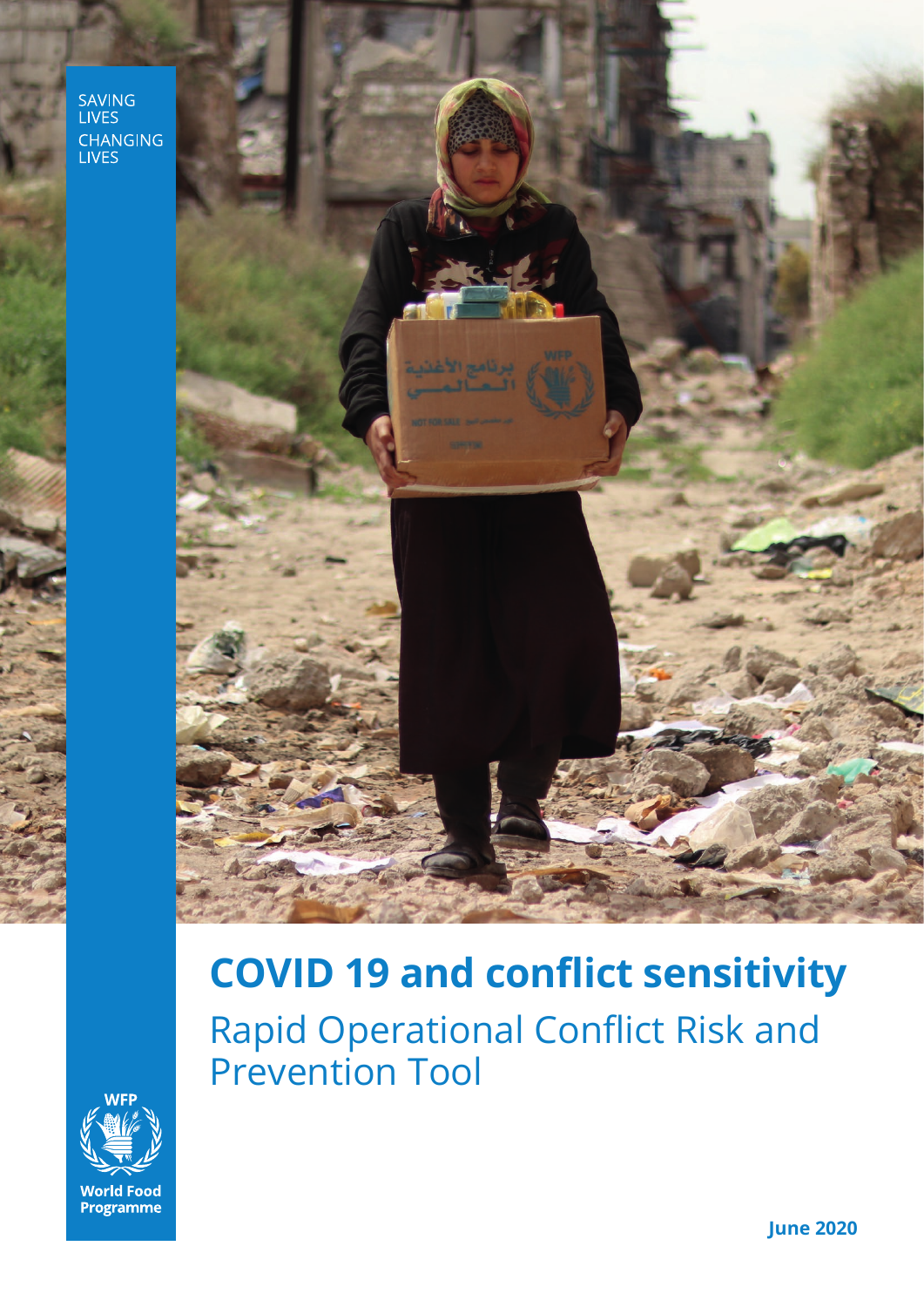## **Contents**

| Conflict risks emerging from national responses to contain COVID19 3      |  |
|---------------------------------------------------------------------------|--|
|                                                                           |  |
| Sample of mitigation, response and adaptation measures for conflict risks |  |

## **Purpose**

COVID 19, and the different actions by governments and other authorities to try to control it, are triggering tensions and undermining relationships in many of the contexts where WFP works - or run the risk thereof. At the same time our programming is adapting to the changing context, including suspension of some programmes, changing modalities (mainly from in-kind to cash, but also mixed) and target groups, including a major pivot from rural to urban populations.

There are risks that all these changes can result in our interventions being inadvertently caught up in, and contribute to, tensions or conflict. Similarly, it also offers new opportunities to support social cohesion, mitigation and reduction in tensions, as an important contribution to peace.

Analysing the possible risks and opportunities in a systematic manner enables us to make important enhancements and adjustments to our operations facilitating efforts to be conflict sensitive. This is important both in contexts where tensions are already manifesting in view of COVID, but likewise as a preventative measure making the impact of our adjustments more effective and reducing potential future risks. This document first outlines important risks emerging from COVID 19 and national responses to it, and secondly provides a simple tool which includes a list of key questions to support operational staff in analysing how WFP programming can get caught up in conflict. This is complemented by a table whereby the risks are accompanied by possible mitigation measures to support programme adjustments.

Should a country operation request further support in applying the tool, the may be supported with a virtual Diagnostic Clinic that will help them clarify the work needed for their operation to be conflict sensitive. This will be designed by the Regional Bureau and the WFP Peace & Conflict Advisor, where present, with the support of the Peace & Conflict Team at HQ and will draw on all relevant expertise to support a specially tailored 'clinic.'

This tool should be used in association with WFP's Medium Term Programme Framework (MTPF) related guidance, when planning for adjustments or scale up of existing programming or start of new ones. It is relevant for all MTPF support areas and pillars.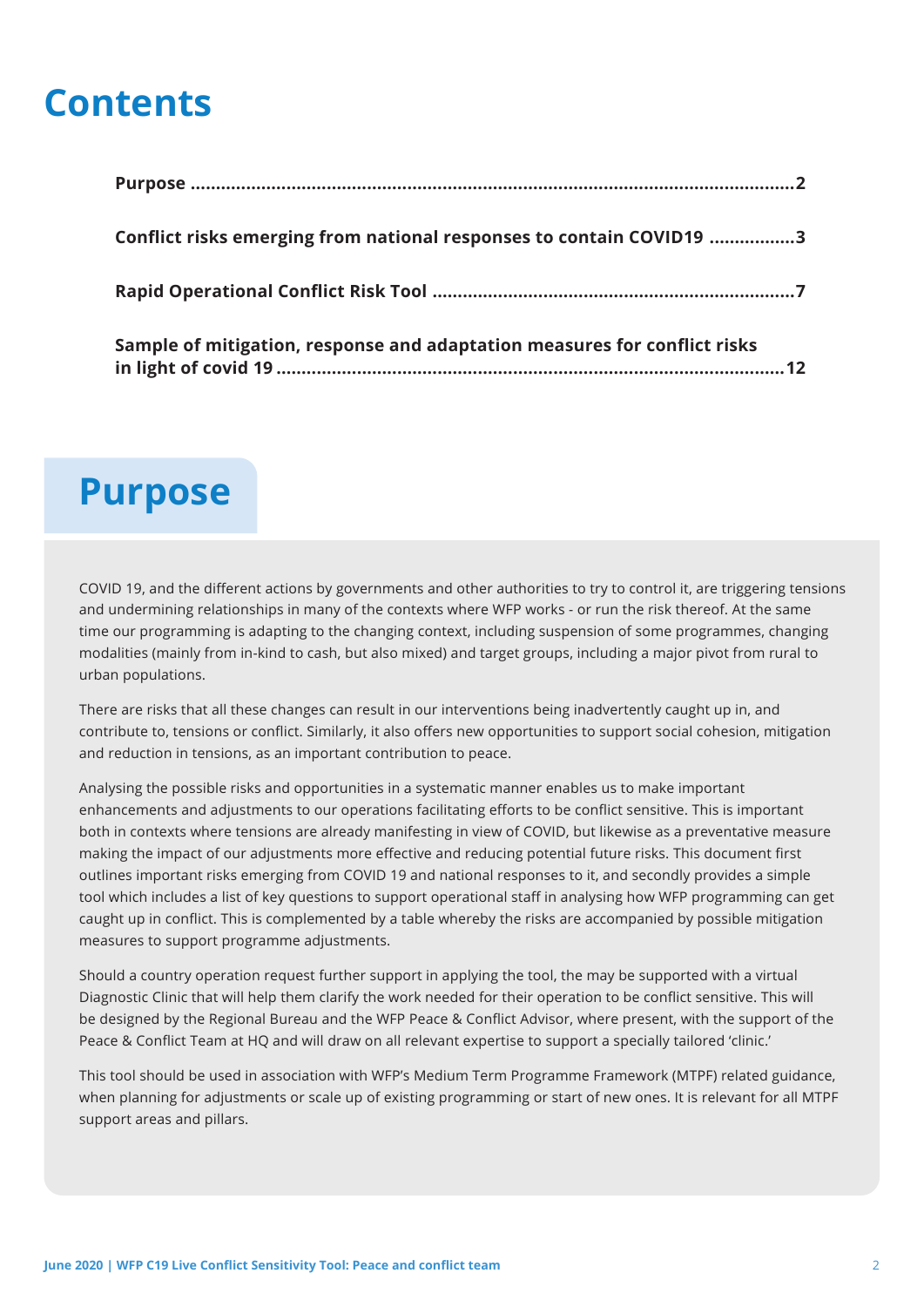# **Conflict risks emerging from national responses to contain COVID19**

01

**Risk of politicization of coronavirus response**



Differential responses of warring groups and efforts to discredit the capacity / intention of rival groups to respond to COVID 19 can feed polarization (Libya). Fragile coalitions can become stressed as rival groups push responsibility for the response to specific political parties (South Sudan) while tensions are emerging between national and local authorities over response to COVID 19 (Tigray in Ethiopia). Containment and curfew policies are exacerbating tensions around elections (Guinea, Ethiopia, Burundi) and are viewed as a deliberate tactics to hold on to power and to prevent political protests

**Where WFP is supporting national social protection systems in a COVID 19 response, concerns over already existing targeting inclusion / exclusion errors may become amplified and more politicized. It may also influence government-led geographical selection / targeting.**

02

**Civic unrest against containment policies and differential response**



Protests against quarantine measures and consequent deteriorating economic conditions have erupted widely across the globe, especially in communities living in crowded conditions, relying on the informal sector and hand to mouth means of living. While poor people struggle to access services, making ends meet and get arrested and harshly punished if not respecting containment rules (Libya, Kenya, Nigeria, Zimbabwe, India, El Salvador, Colombia etc.), economic and political elites or security forces can get privileged access to PPE, test kits and health support, and are able to flout control measures and get away with it. In Libya there has also been a liquidity crisis, resulting in people unable to withdraw their salaries from banks and unable to buy food, leading to protests. Overall there is a loss of faith in institutions, that can be exploited by, or cause a resurgence in, armed actors.

**This creates a much more hostile and unpredictable operating environment for WFP, especially where WFP is perceived as responding insufficiently to food insecurity created by containment measures and quarantine processes. Increased antagonism between different sectors of society can affect community attitudes towards staff / partners.**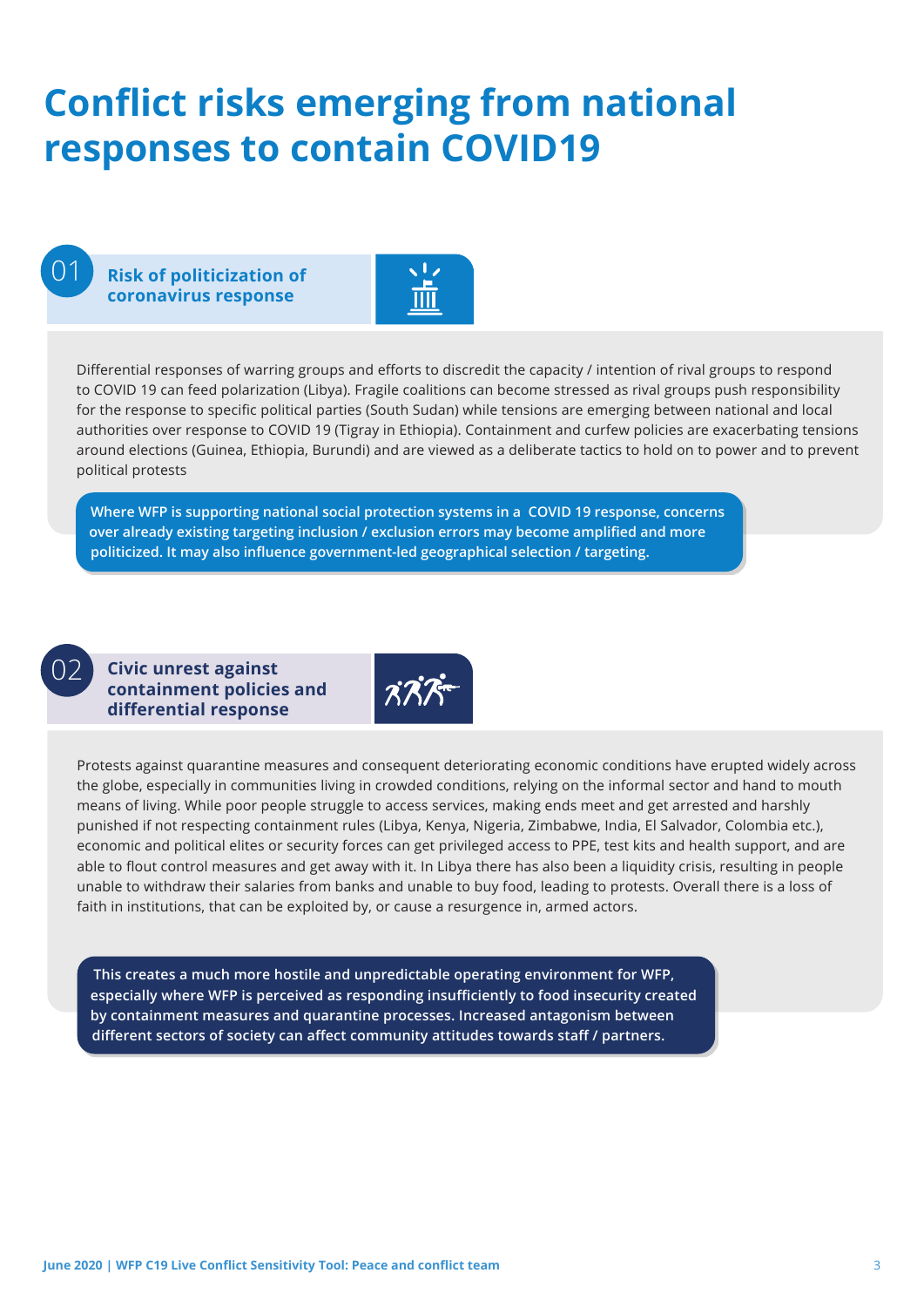03

**Risk of Security Sector responses involving excessive use of force and creating a backlash** 



It can be hard to persuade populations with little trust in government to follow public health directives and comply with coronavirus measures, as was the case with Ebola in Liberia for example. In many situations containment is being enforced by the military, who are using violent means to impose strict measures, resulting in public protests, violence, increased tensions between state and citizens, and casualties (Kenya, Zimbabwe, Nigeria). With the army focused on containment measures, gang warfare has escalated resulting in increasing homicides and the passing of legislation to allow the use of lethal force to control both gangs and the pandemic (El Salvador). NSAGs may exploit this to expand control / presence. Using military language to address COVID 19 ("warfare") legitimises a military-driven law and order enforcement approach rather than framing the response in social security, individual responsibilities and solidarity terms.

**In camp settings, the military might decide to exert pressure over the management of the camp, undermining existing aid delivery structures, limiting access for WFP, and possibly increasing rent seeking behavior. Increased civil unrest can make distributions more risky, since overall there may be more triggers for protest, and teams must increase field presence in order to reduce numbers of people at each distribution. Containment measures such as checkpoints create opportunities for graft, including along WFP's supply chain.**

04

**Vigilante responses are sometimes violent and can restrict humanitarian access**



The diversion of defense forces to COVID 19 response could result in increasing of vigilante groups. In some situations medical evacuations of non-COVID cases have been attacked out of fear that the individual may be a COVID carrier (Colombia). Where there is a low trust in government capacity to respond local vigilante groups have emerged to enforce the isolation of villages.

**humanitarian access / transit (Kyrgyzstan, Colombia).**

05

**Pandemic may affect peace processes and local conflict resolution mechanisms**



Attention is being diverted from peace processes to COVID 19 responses, and some armed actors are using this as an opportunity to escalate military operations to change facts on the ground, with increased impunity (Libya, Myanmar). In terms of peace negotiations, the disarmament process in the Philippines has been interrupted; and Mozambique, Nigeria, Chad, Burkina Faso, and Somalia are refusing to acknowledge the UN secretary Generals ceasefire call. Conversely a ceasefire has been achieved in more than 12 countries, including arrangement in Yemen, Afghanistan and Syria. Local conflict resolution mechanisms involving face-to-face meetings will be severely disrupted by the prohibition of gatherings (Sierra Leone).

**Increasing offensives create a more risky and volatile operating environment for WFP, and create new population movements with needs for support, shifting power dynamics and marginalization, which can affect programming now and once lockdowns are lifted.**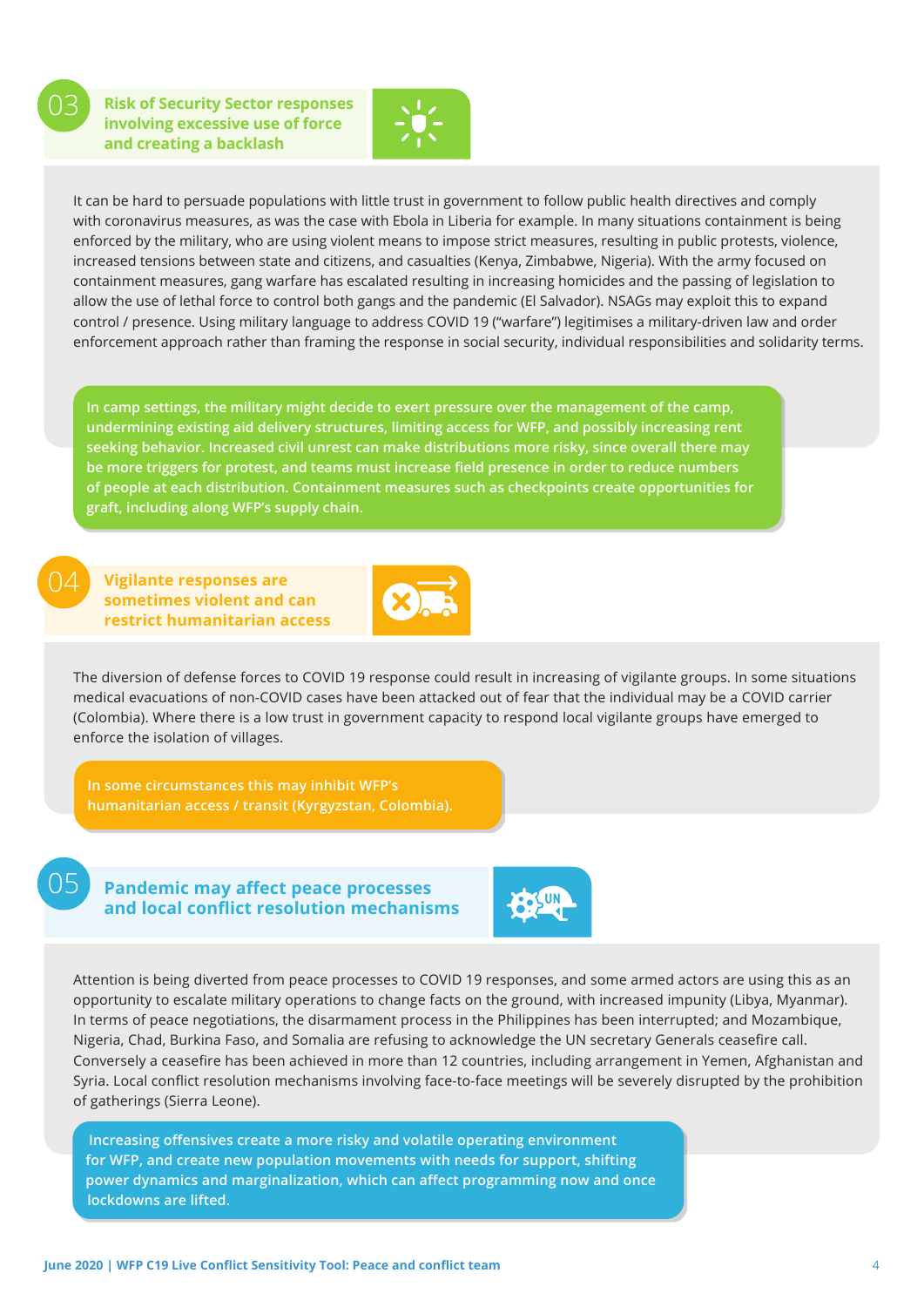06

**Damage to community trust, solidarity and relationships** 



The invisible nature of the spread of the virus fuels suspicion and can undermine mutual trust, solidarity and community relationships. Social distancing and prolonged isolation can have an impact on mental health, especially for people/communities already affected by trauma. In the looming economic recession, people may increasingly compete with one another for dwindling resources, undermining cooperative behavior and relationships.

**For WFP programming previous achievements in building bridges across groups and building social cohesion may be undermined. This can have significant effects for (the re-introduction of) WFP's development programming.**



#### **Scapegoating, discrimination and stigmatization**



Scapegoating of specific groups along ethnic, religious and other lines are exacerbating existing tensions (Muslims in India, Gorkha in Darjeeling for resembling ethnic Chinese). Irregular/seasonal migrants caught at closed border crossings, or not permitted access to rural villages (e.g. India) are being blamed as vectors of the virus. In some locations with early COVID cases among UN personnel, there has been a significant anti UN / foreigner backlash (South Sudan, Mali). Since the most marginalised communities live in crowded conditions, with a lack of access to water/hygiene and other control measures being put in place, the pandemic is expected to spread widely, which will likely result in scapegoating and stigmatization.

**WFP's target groups may increasingly align with stigmatized / scapegoated groups, and WFP may be perceived as biased. Frontline staff / CPs wearing protective gear could appear increasingly distant and reinforce a message of different values for different lives (protection of aid workers but not of aid recipients).**

### 08

**Rumours and access to information** 



Misinformation, fake news and myths around how the COVID 19 propagates are already widely spread. In some places withholding access to information is a deliberate tactic to keep control (Cox's bazaar and certain areas in South Sudan are denied access to mobile phone networks). Denying access to information not only prevents people from receiving important health messaging but also obstructs understanding of the global pandemic, and leaves space for misunderstanding and the spread of local rumours.

**In communities that have little access to trustful information, rumours can be powerful drivers of fear, panic and violent action, including against aid providers. Misinformation can also pertain to WFP operations, targeting, and COVID management practices.**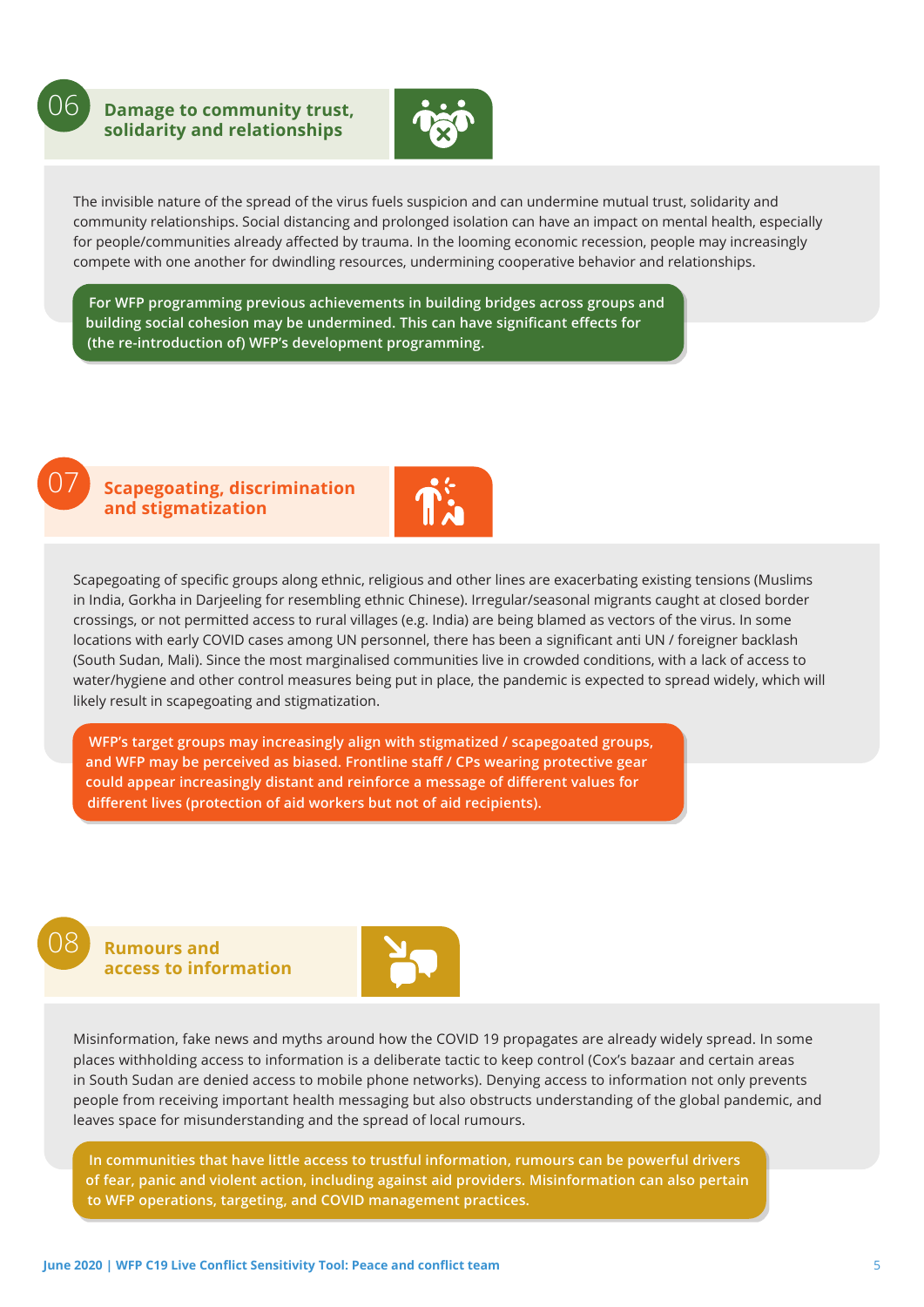

**Increasing violence in the household and community can affect decisions of women and girls to participate in assessments and distributions. Where WFP targets female household members the transfer may become a source of contention.**



**Overall COVID 19 is likely to exacerbate existing drivers of conflict / tension, and simultaneously undermine social and economic resilience / coping mechanisms.** 

Changes in resource flows and exploitation of domestic discontent and international distraction is creating new dynamics among existing conflict actors.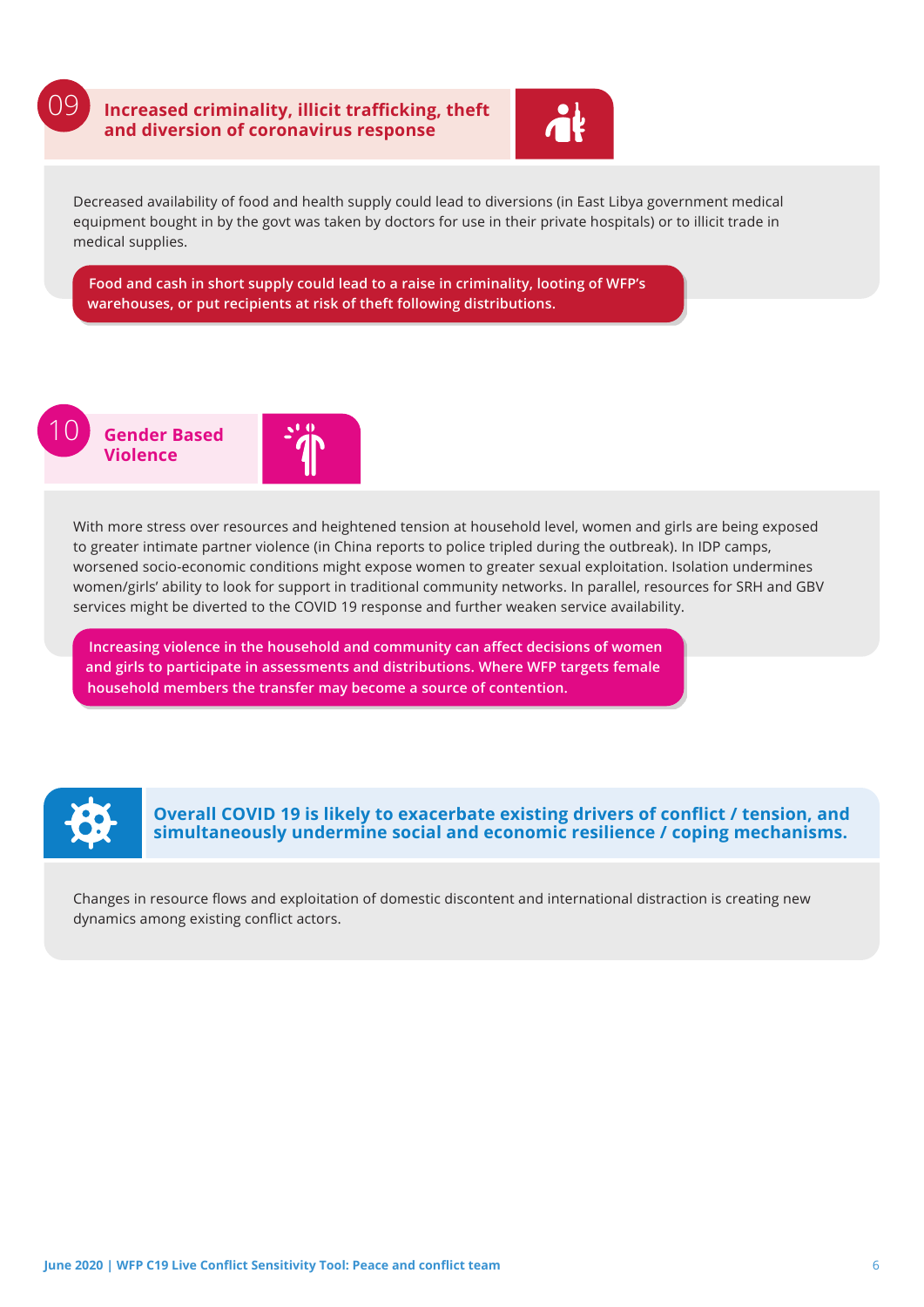# **Rapid Operational Conflict Risk Tool**

Each context is different, and some analysis is needed to identify possible risks and develop mitigation measures. In a fast changing context, this analysis can quickly become of out date, and staff have limited time available for reflection.

Outlined below are questions to prompt a quick identification of risks and opportunities to support programme design or course correction. What constitutes a 'good enough' analysis here depends on the situation – where risks to communities are low, an internal discussion of the questions / desk based review may suffice, but where risks are high a more thorough investigation and primary data collection through focus groups and key stakeholders interviews might be necessary.

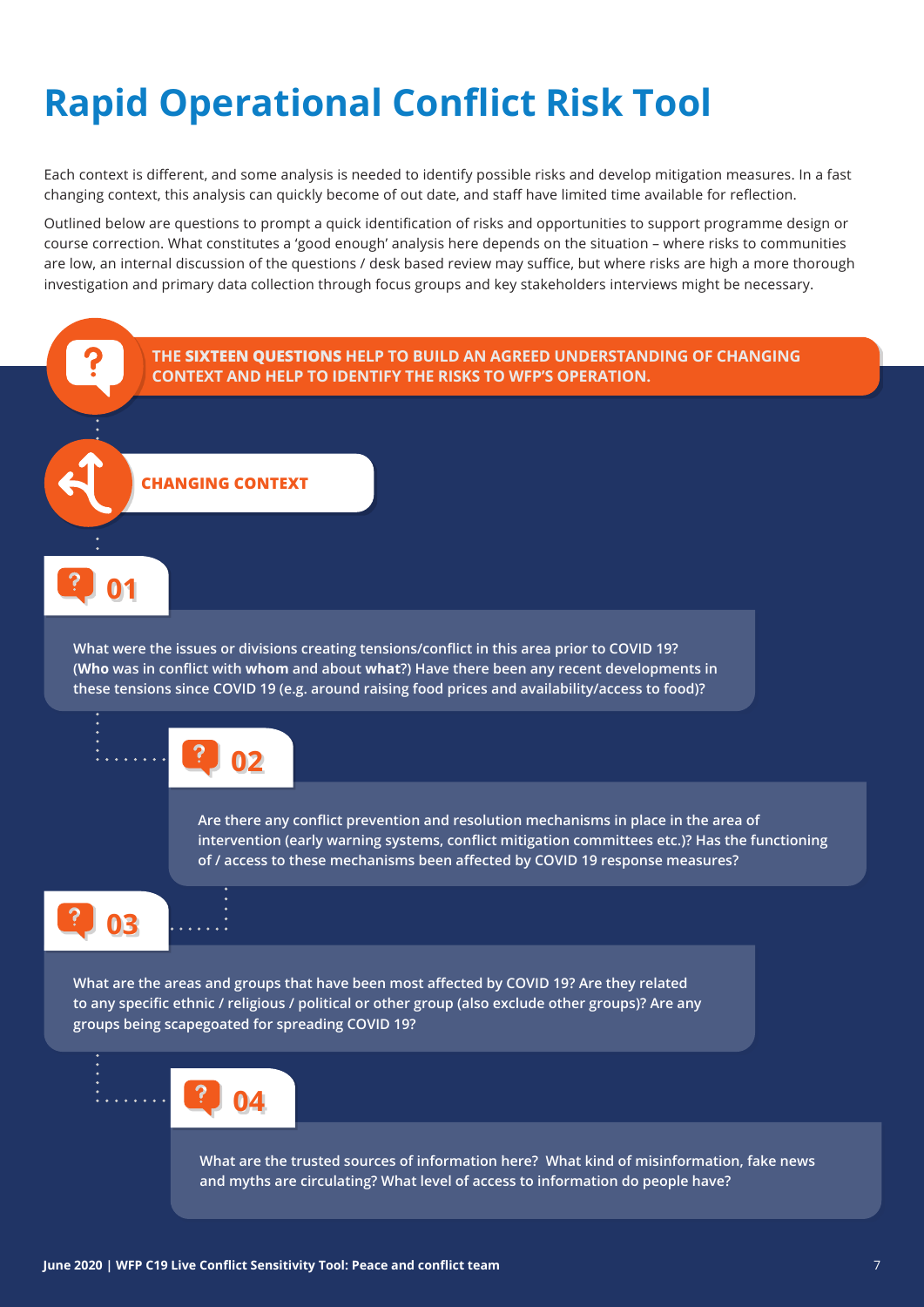

**Are the government / state security forces leading the response seen as legitimate, competent and responsive to the needs/rights of marginalized groups? Are containment measures felt to be proportionate / acceptable? Have any specific groups (rival parties, opponent in a conflict etc) been excessively/unfairly targeted?**

**06**

**How have local non state armed groups (NSGAs) responded to the COVID-19 outbreak and response? Are they using movement restrictions and potential decrease in security force to gain control over areas or to their own benefit?**



**How are relationships changing at a local level: Have scapegoating, misinformation, social distancing and other measures (including any form of assistance) damaged trust and social cohesion?**





**What are potential triggers for violence in relation to the COVID 19 response? What capacities / opportunities to support tolerance and peace are emerging?**

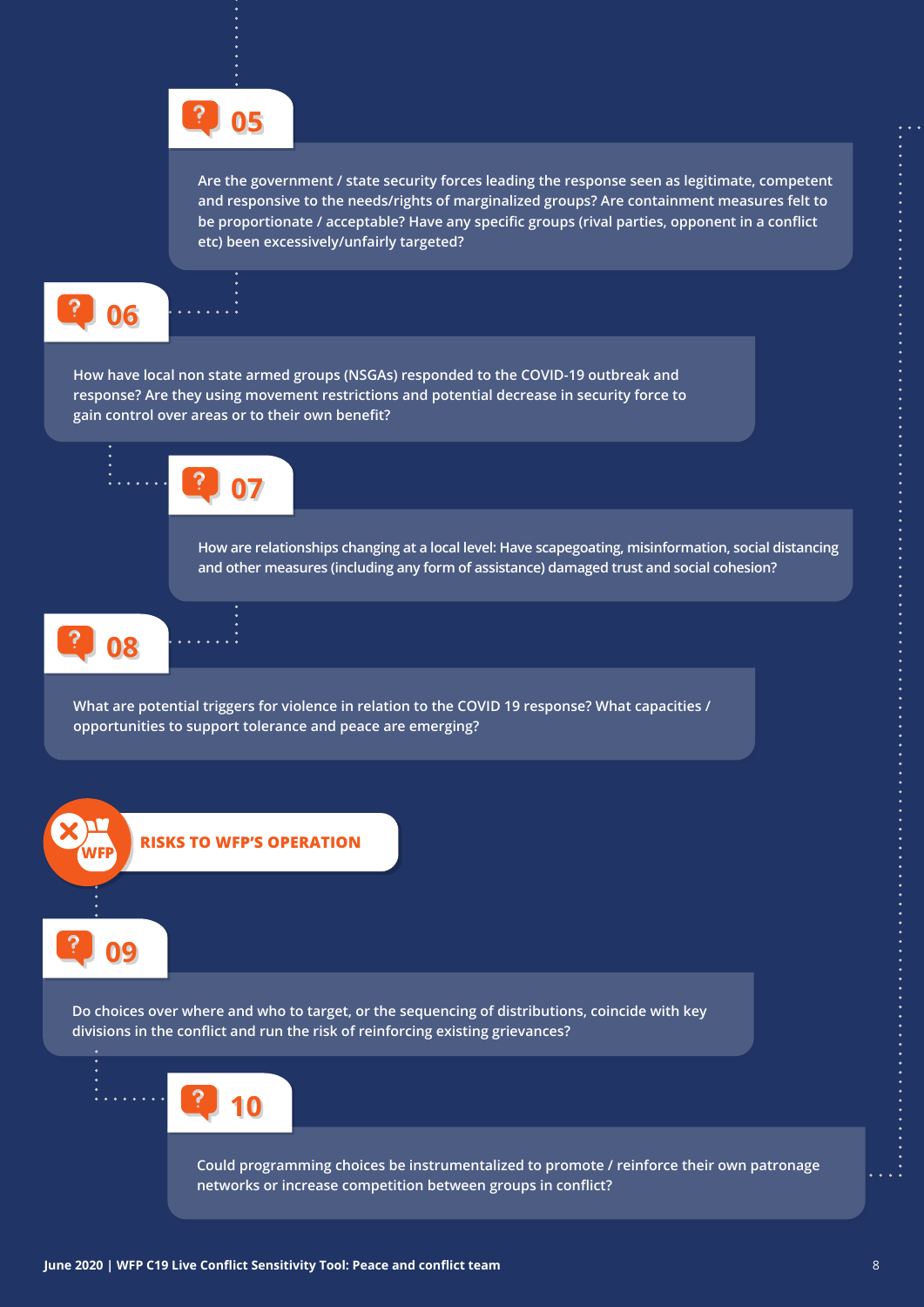

**Could programming choices that provide different benefits to different groups reinforce tensions or contribute to the power of one group over another in any way?** 

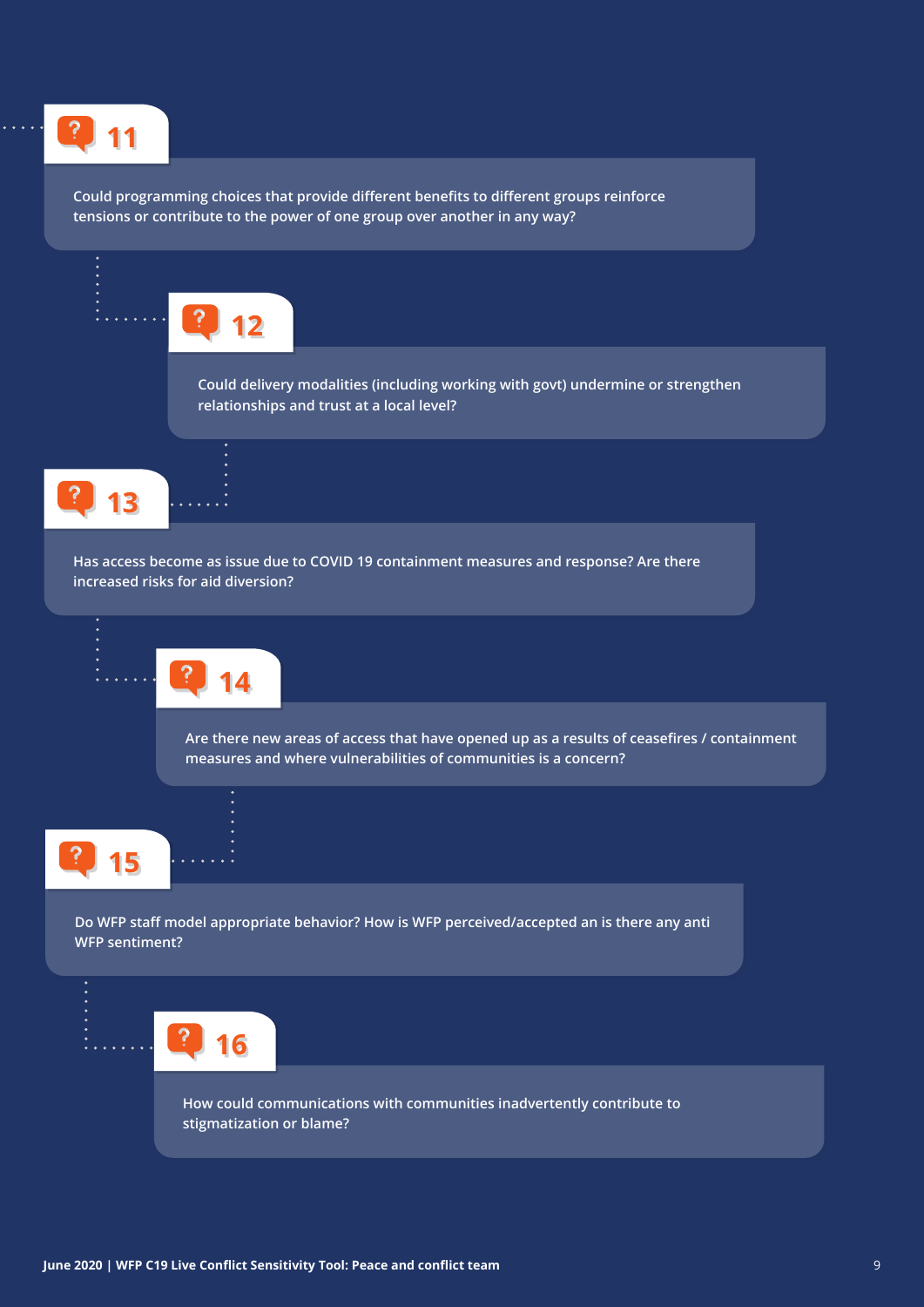

## **Country Diagnostic Clinics:**  defining operational adjustments and mitigation measures (Support to operationalise the tool)

### PROCESS LINE **KEY STEPS**



#### **Application of tool**

CO, with support from RB (as needed), applies 16 questions to the country context



#### **Request for support**

CO triggers request for additional support to RB



#### **Diagnostic Clinic(s)**

RB and HQ design clinic based on CO requirements and drawing on relevant thematic expertise



#### **Operational management session**  CD presents results to RD backed by HQ technical units and agree on/ sign off programme adjustments

As the Country Office responds to the above set of questions it will help to identify new conflict sensitivity risks emerging from programming and how to mitigate these, while also raising red flags that may require further information gathering in order to develop mitigation measures.

Upon request, the Regional Bureau team supported by the Peace and Conflict Team in the HQ can assist country offices in developing their mitigation measures and articulating the operational adjustments needed to ensure the response is conflict sensitive. Furthermore, this effort will ensure that WFP operations do not inadvertently get caught up in tensions or conflict but rather strengthen social cohesion and peace, where possible.

This would be conducted through the delivery of a carefully tailored virtual 'Diagnostic Clinic' that would pull together a range of relevant thematic experts in support of the country office.

Support provided, including through the Diagnostic Clinic, could include updating conflict analysis as well as identifying opportunities to support peace, and establishing mechanisms to monitor conflict risks. Support is also available for capacity building in conflict sensitivity.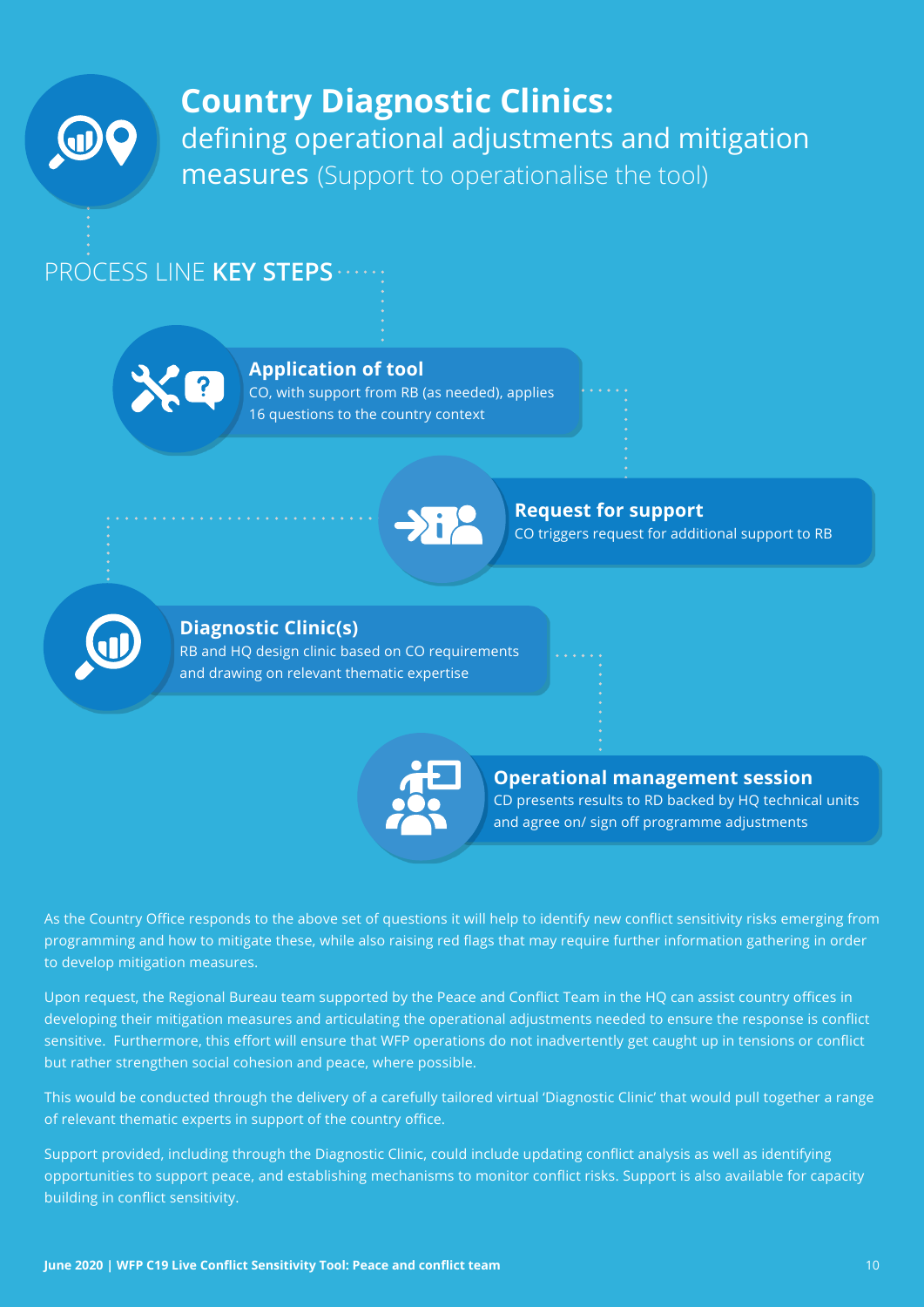The support provided would be tailored to the unique needs of each requesting Country Office and its operating context. It may therefore range from a one-off 'Diagnostic Clinic' session to a process of continuous support across several weeks. As appropriate, and funding allowing, support could be extended beyond the offering of WFP's internal expertise and resources to also draw on our network of Peace and Conflict partners.

Following the 'Diagnostic Clinics' an operational management session between the Country Director, Regional Director and relevant HQ technical units would be arranged to present country-specific results and agree on/ sign off programme adjustments.



Please get in touch with **Kimberly Deni: kimberly.deni@wfp.org** and **Samuel Clendon: samuel.clendon@wfp.org** in the **Bangkok RB (RBB)**



Please get in touch with **Erin Blankenship: erin.blankenship@wfp.org** in the **Cairo RB (RBC)**



Please get in touch with **Alexandre Lecuziat: alexandre.lecuziat@wfp.org; Jonas Klange: jonas.klange@wfp.org; Rachida Aouameur: rachida.aouameur@wfp.org** in the **Dakar RB (RBD)**



Please get in touch with **Brian Bogart: brian.bogart@wfp.org** and **Mauricio Burtet: mauricio.burtet@wfp.org** in the **Johannesburg RB (RBJ)**



Please get in touch with **Matthew Mcilvenna: matthew.mcilvenna@wfp.org** and **Andrea Breslin: andrea.breslin@wfp.org** in the **Nairobi RB (RBN)**



Please get in touch with **Veljko Mikelic: veljko.mikelic@wfp.org** in the **Panama RB (RBP)**



Or the **Peace and Conflict Team in Rome HQ.Peace.Conflict@wfp.org**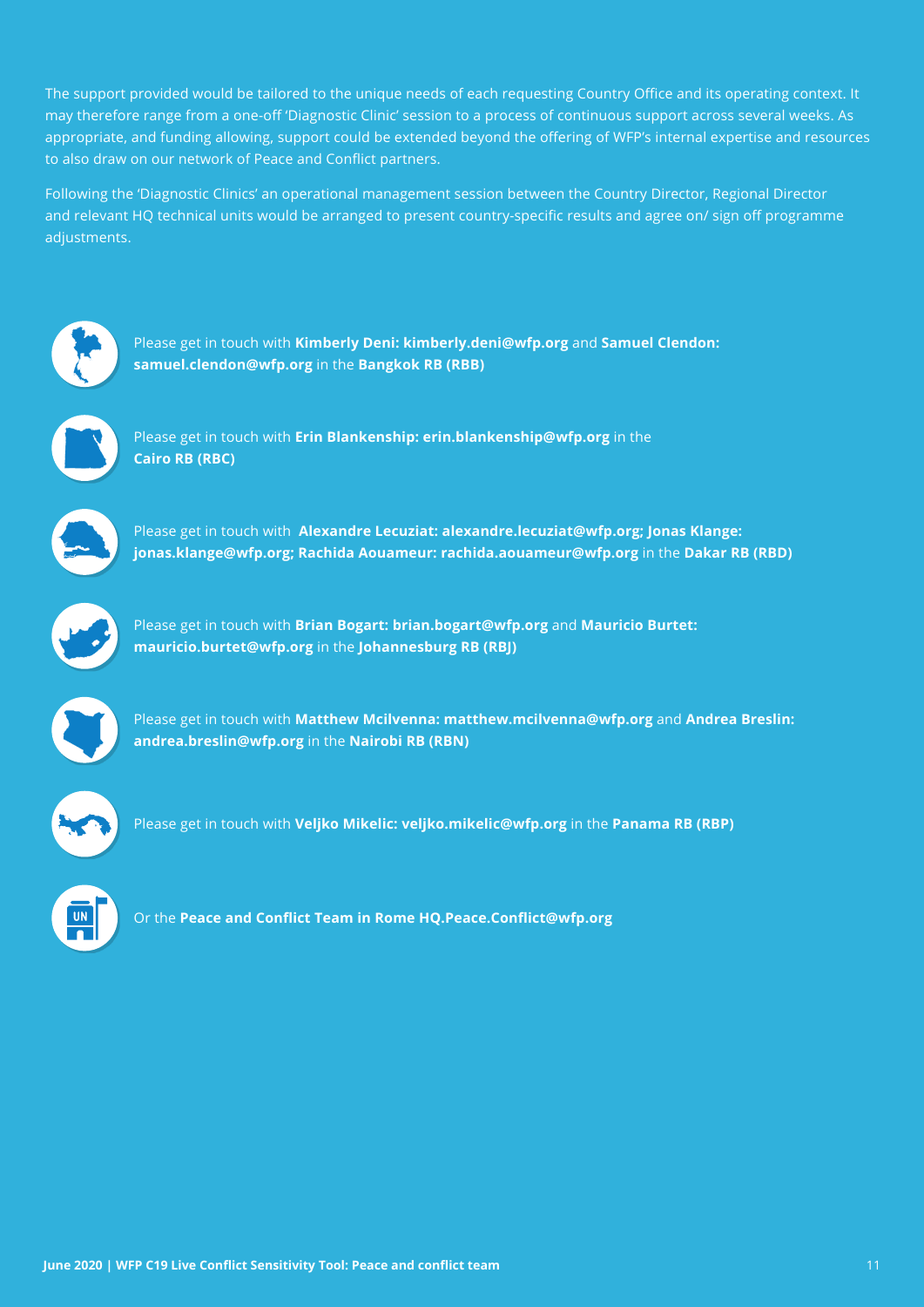# **Sample of mitigation, response and adaptation measures for conflict risks in light of COVID 19**

| Responses are<br>politicised or<br>instrumentalised                                                  | • Where a response is channeled through<br>social protection mechanisms which<br>are known to have politically-motivated<br>exclusion errors, this could further<br>aggravate tensions.<br>• Where state is a conflict party there may<br>be limited incentives to protect / support<br>certain communities, including through<br>refusing permission to allow passage of<br>lifesaving assistance on the basis of risk of<br>transmission of coronavirus.<br>• Where central -periphery political rivalries<br>and lack of clarity about local authorities<br>responsibilities make coordination around<br>COVID response challenging<br>• Rent seeking behavior / capture of<br>resources might increase | • Consider potential political motives for authorities'<br>recommendations for where assistance should be delivered /<br>prioritized.<br>• Speak with the key actors or their proxies to directly address the<br>problem<br>• In context where mandates and division of roles in managing<br>the COVID 19 response is not clear (at central level and between<br>central and periphery) establish/maintain clear coordination lines<br>and avoid been caught up in political/conflict rivalries.<br>• Articulate numbers of those cut off from assistance and potential<br>impact, immediate and longer term.<br>• Raise concerns within the UNCT/HCT and request the RC to<br>strengthen advocacy to access marginalized populations.<br>• Raise concern internally WFP management (RB and HQ) and<br>solicit corporate engagement on possible mitigation measures<br>(including withdrawal of assistance as leverage for inclusion).<br>• Strengthen assessment of situation of the most vulnerable,<br>including remote assessment and corresponding advocacy plan<br>(internal and external).<br>• Consider the food security status of the population to be served<br>against the conflict sensitivity risks involved - if there are major<br>risks but needs are not life threatening, adjust timelines to allow<br>stronger context analysis and risk mitigation prior to response |
|------------------------------------------------------------------------------------------------------|------------------------------------------------------------------------------------------------------------------------------------------------------------------------------------------------------------------------------------------------------------------------------------------------------------------------------------------------------------------------------------------------------------------------------------------------------------------------------------------------------------------------------------------------------------------------------------------------------------------------------------------------------------------------------------------------------------|-------------------------------------------------------------------------------------------------------------------------------------------------------------------------------------------------------------------------------------------------------------------------------------------------------------------------------------------------------------------------------------------------------------------------------------------------------------------------------------------------------------------------------------------------------------------------------------------------------------------------------------------------------------------------------------------------------------------------------------------------------------------------------------------------------------------------------------------------------------------------------------------------------------------------------------------------------------------------------------------------------------------------------------------------------------------------------------------------------------------------------------------------------------------------------------------------------------------------------------------------------------------------------------------------------------------------------------------------------------------------------------------|
| Targeting is seen as<br>biased                                                                       | • Targeting the most vulnerable may mean<br>WFP works with those stigmatized in light<br>of covid 19 (IDPs, refugees, migrants) as<br>such WFP's support may be viewed as<br>biased.<br>• This likely to be accentuated in<br>circumstances where development and<br>emergency response programming<br>has supported different groups (due to<br>vulnerability status) and the development<br>programming is suspended.<br>• Where different groups control<br>different territories, the phasing of food<br>distributions may be interpreted as<br>politically motivated.                                                                                                                                 | • Where development programmes are suspended, and<br>humanitarian programmes have different target groups,<br>communication around suspending programmes needs care to<br>minimize tensions between different target groups<br>• In refugee / IDP context - expand targeting to host community as<br>new vulnerabilities emerge (especially loss of daily wage labour /<br>migrant earnings).<br>• Ensure targeting is transparent, consistent and accepted, and<br>communicated widely to maximise transparency. Where lists<br>are provided by local authorities these require at minimum<br>light touch verification (where feasible) and/or ensure rigorous<br>reconciliation processes via monitoring mechanisms during<br>implementation.                                                                                                                                                                                                                                                                                                                                                                                                                                                                                                                                                                                                                                           |
| <b>Militarisation of</b><br>response creates<br>difficult operating<br>environment for<br><b>WFP</b> | • Clashes between police / military and<br>protests against control measures create<br>a tense / dangerous environment and<br>undermine social contract.<br>• Military may take over IDP/refugees camp<br>management, affecting perceptions of<br>WFP's impartiality and neutrality.<br>• Security sector involved in quarantine<br>enforcement / distributions may contract<br>COVID 19.<br>• Communities set up own groups to enforce<br>isolation, preventing transit / access.                                                                                                                                                                                                                         | • Ensure the fundamentals of humanitarian access approaches are<br>in place (Programme, logistical, security arrangements; external<br>engagement with different actors, including the military when<br>necessary) Guidance on the development of an access strategy<br>can be found in WFP (2017) Humanitarian Access Operational<br>Guidance Manual https://docs.wfp.org/api/documents/WFP-<br>0000021130/download/<br>• Integrate light touch conflict analysis into access strategy<br>development / reformulation, especially regarding the opening<br>up of new access.<br>• Identify trusted independent local actors who can support access<br>discussions                                                                                                                                                                                                                                                                                                                                                                                                                                                                                                                                                                                                                                                                                                                        |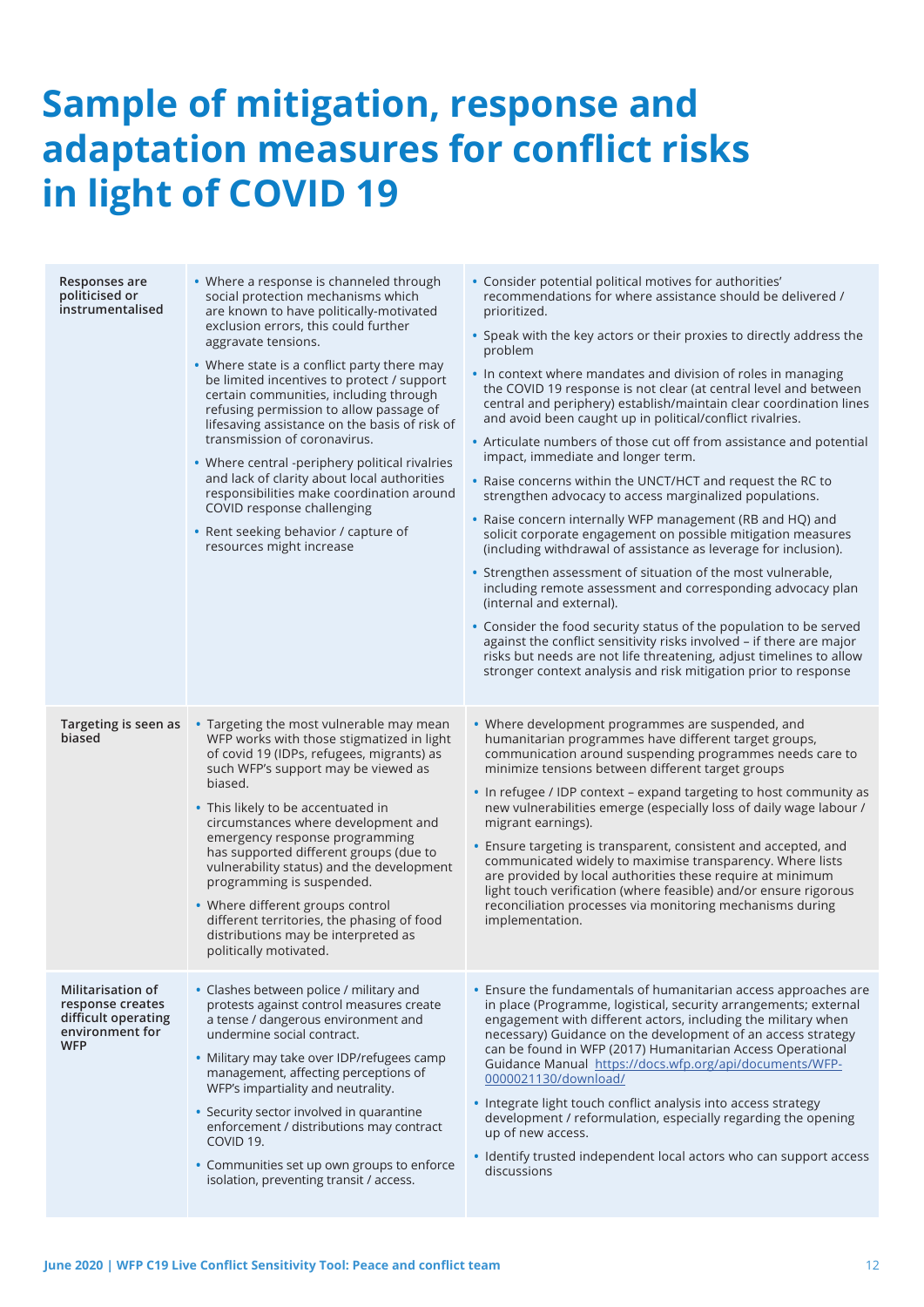|                                                                                                                                                                                                                                               | • Increase in violence with militaries<br>and among communities leads to new<br>displacements and access constraints<br>and increased need for humanitarian<br>assistance.<br>• Increased activities of NSAG and vigilantes<br>groups can impact negotiations for<br>humanitarian access.<br>• Diminished capacity of UN peacekeepers<br>and other security sector actors to provide<br>protection in high-risk environments may<br>adversely affect WFP operations.                                                                                                                                                                                                                                 | • Avoid use of military / warfare language when communicating<br>about COVID 19 response.<br>• Track incident typology to assess changing risk environment<br>• Monitor perceptions of WFP's relationship with government and<br>security sector actors, which could affect attitudes towards WFP<br>and ensure close coordination and dialogue with military actors,<br>through established structures, in order to ensure a principled<br>approach.<br>• Engage with UNCT/HCT coordination structures and Missions, and<br>key interlocutors to advocate for engagement that protects and<br>increases humanitarian space.                                                                                                                                                                                                                                                                                                                                                                                                                                                             |
|-----------------------------------------------------------------------------------------------------------------------------------------------------------------------------------------------------------------------------------------------|------------------------------------------------------------------------------------------------------------------------------------------------------------------------------------------------------------------------------------------------------------------------------------------------------------------------------------------------------------------------------------------------------------------------------------------------------------------------------------------------------------------------------------------------------------------------------------------------------------------------------------------------------------------------------------------------------|------------------------------------------------------------------------------------------------------------------------------------------------------------------------------------------------------------------------------------------------------------------------------------------------------------------------------------------------------------------------------------------------------------------------------------------------------------------------------------------------------------------------------------------------------------------------------------------------------------------------------------------------------------------------------------------------------------------------------------------------------------------------------------------------------------------------------------------------------------------------------------------------------------------------------------------------------------------------------------------------------------------------------------------------------------------------------------------|
| <b>Worsening security</b><br>situation                                                                                                                                                                                                        | • Prolonged and significant civil unrest<br>reduces access and disrupts key routes<br>and distributions become more risky.<br>• Civil unrest creates increased insecurity<br>and stress beneficiaries and staff<br>• Lost of incomes/livelihoods, food<br>insecurity, civil unrest lead to increase<br>in the level of criminality, looting of WFP<br>warehouses, threat to WFP assets, and<br>forced offloading of or attacks on trucks/<br>convoys.<br>. Increased risk of theft from beneficiaries,<br>in particular following enlarged<br>distribution.<br>• Movement restrictions, militarization of<br>the response and more active NSAGs can<br>create difficulty in accessing beneficiaries. | • Conduct conflict analysis with a particular emphasis on<br>developing plausible future scenarios and develop risk mitigation<br>measures. Capture and report in the CO's risk register.<br>• Monitor risk transference to local staff and CPs, establish<br>responsive mechanisms to address insecurity and stigma for staff<br>/ partners<br>• Confirm that risk mitigation measures are ready for potential<br>changes driven by COVID 19 and ensure coherent safety and<br>reporting protocols<br>• Work with security on strengthening security aspects of cash safe<br>distribution see guidance on safe cash distribution<br>• Communicate promptly and effectively to the different members<br>of affected populations on delays, shortfalls and suspension of<br>activities to address possible confusion and related stress<br>• Negotiate access with local formal, informal and traditional<br>authorities following COVID 19 humanitarian access guidelines<br>· For more info check: ACLED Disorder Tracker https://acleddata.<br>com/analysis/covid-19-disorder-tracker/ |
| Increased<br>competition over<br>limited resources<br>(livelihoods, food,<br>health), overall<br>social tensions<br>and erosion of<br>trust in public<br>authorities leads to<br>a deterioration of<br>social contract and<br>social cohesion | • Local community space and conflict<br>resolution mechanisms involving face<br>to face meeting will be disrupted and<br>previous achievements in enhanced<br>tolerance, relationship building and social<br>cohesion the risk of being lost.<br>• Competition for dwindling resources<br>undermine trust, cooperative behaviour<br>and community work/spaces.<br>• Increased community tensions create<br>additional operational challenges and<br>make re-entry of other development<br>programmes more difficult.                                                                                                                                                                                 | • Monitor rising tensions at community level, especially towards<br>certain groups that are more frequently targeted with<br>discrimination and scapegoating (e.g. IDPs, urban settlers,<br>refugees etc.).<br>• Integration of trust building activities into longer term<br>programming.<br>• Explore opportunities for using existing project-related<br>committees as vehicles for rebuilding trust at the community<br>level, such as to promote collective action on shared needs<br>(recognising the restrictions on gatherings).<br>• Carefully analyse how relationships / tensions has evolved on the<br>ground prior to re-instating currently suspended programming.<br>• Make sure AAP mechanisms are still appropriate, effective and<br>in use - otherwise adjust Check this for tips on feedback practice<br>during COVID<br>• Use APP mechanisms to assess and monitor emerging grievances.                                                                                                                                                                             |
| Widespread of<br>misinformation,<br>fake news<br>and rumours<br>create fear and<br>scapegoating of<br>certain groups<br>along ethnic,<br>religious or other<br>lines                                                                          | • Rumors trigger stigmatization of certain<br>communities seen as spreading the virus<br>and increased tensions.<br>• Fear drives inappropriate/ violent responses<br>or fatalistic attitudes, exacerbating divisions<br>• Misinformation could affect also WFP<br>operations, targeting and COVID<br>management practice.                                                                                                                                                                                                                                                                                                                                                                           | • Generate a clear and coherent communication strategy to<br>reduce transmission, misinformation, rumours and possible<br>scapegoating of specific groups. Align the strategy to the key<br>messages promoted by WHO, and deliver it in a culturally<br>sensitive way and appropriate language, using simple<br>messages accessible by specific target groups. For examples of<br>communication with communities please check the communication<br>with community strategy and nudging in distribution centres<br>created by RBP<br>• Avoid potentially divisive terms: (eg. Wuhan Virus, "victim",<br>"suspected cases", "infecting" or "spreading to others").<br>• Only report information based on reliable scientific data and the<br>latest official health advice                                                                                                                                                                                                                                                                                                                 |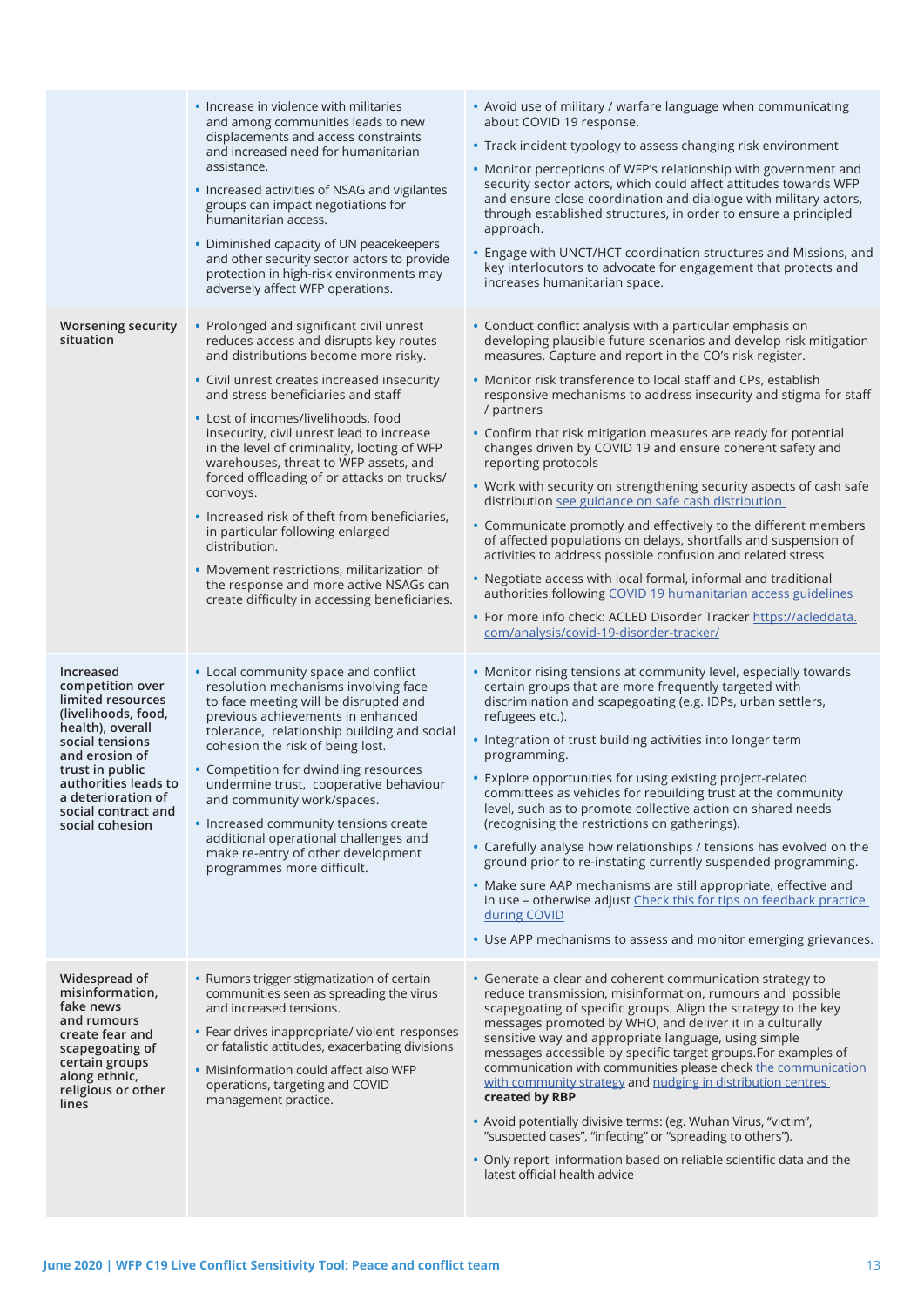|                                                                            |                                                                                                                                                                                                                                                                                                                                        | • Use a variety of communication channels (if possible off - and online)                                                                                                                                                                                                                                                              |
|----------------------------------------------------------------------------|----------------------------------------------------------------------------------------------------------------------------------------------------------------------------------------------------------------------------------------------------------------------------------------------------------------------------------------|---------------------------------------------------------------------------------------------------------------------------------------------------------------------------------------------------------------------------------------------------------------------------------------------------------------------------------------|
|                                                                            |                                                                                                                                                                                                                                                                                                                                        | • Use distribution points and existing platforms such as AAP and CFMs<br>to convey health messaging and updates on the COVID 19 impact to<br>help reduce misinformation and rumours.                                                                                                                                                  |
|                                                                            |                                                                                                                                                                                                                                                                                                                                        | • Reach out to trusted community leaders (e.g. religious and<br>traditional authorities) to amplify positive and diverse voices and<br>provide reliable and accurate information at a community level.                                                                                                                                |
|                                                                            |                                                                                                                                                                                                                                                                                                                                        | • Listen to communities, build on trusted relationship, find ways to<br>hear rumours thorugh CFM, PDM or through social media, and<br>where appropriate, react through verification and engage target<br>audience to correct misinformation or refer to an appropriate<br>partner to respond.                                         |
|                                                                            |                                                                                                                                                                                                                                                                                                                                        | • Explore new partnerships (WHO has partnered with facebook<br>in Yemen). Strengthen connections to local and grassroots<br>organisations to enable two-way communication.                                                                                                                                                            |
|                                                                            |                                                                                                                                                                                                                                                                                                                                        | • Specific steps should be taken to tackle stigma, including careful use<br>of language, and specific communications strategies. Identify and<br>work through social influencers such as youth.                                                                                                                                       |
|                                                                            |                                                                                                                                                                                                                                                                                                                                        | • Link to protection colleagues, and Risk communication / Social<br>Mobilisation / Community Engagement technical groups where<br>these exist.                                                                                                                                                                                        |
|                                                                            |                                                                                                                                                                                                                                                                                                                                        | For more information check:                                                                                                                                                                                                                                                                                                           |
|                                                                            |                                                                                                                                                                                                                                                                                                                                        | • WHO, IFRC, UNICEF COVID 19 stigma guidance - WHO Myth Busters                                                                                                                                                                                                                                                                       |
|                                                                            |                                                                                                                                                                                                                                                                                                                                        | • CDAC Guidance on working with rumours                                                                                                                                                                                                                                                                                               |
|                                                                            |                                                                                                                                                                                                                                                                                                                                        | • BBC Media communication in health emergency Internews tracking<br>romours                                                                                                                                                                                                                                                           |
| Acceptance of<br>WFP and wider<br>international<br>community is<br>reduced | • Cases of COVID linked to UN /<br>international community.<br>• Activities that enhance acceptance, such<br>as school feeding in certain contexts, are<br>suspended.<br>• Protective equipment for WFP's/partners'<br>employees may give implicit messages<br>that aid workers lives are more highly<br>valued as they are protected. | • Find 'ethical brokers' (people who have legitimacy and are trusted<br>by beneficiaries) who are accepted in the community can help<br>navigate a lack of trust<br>• Clear communication around the need for front line employees                                                                                                    |
|                                                                            |                                                                                                                                                                                                                                                                                                                                        | to wear protective gear to protect communities from the further<br>spread of the virus is of paramount importance. Clear messages<br>could also prevent beneficiaries' reaction to 'outsiders' coming to<br>their communities as potential vectors of the virus, and this way<br>dissipate stress / anxiety at point of distribution. |
| Significant scale<br>up under time<br>pressure                             | • Targeting of major new groups such as<br>daily labourers in urban areas, seasonal<br>migrants, with little time to understand<br>cleavages increases risks of aggravating<br>tensions.                                                                                                                                               | • Ensure alignment with humanitarian principles among new<br>partners, in particular financial services providers who may not be<br>used to working with humanitarians.<br>• Work with other agencies with strong local networks, especially<br>those who have peace / conflict expertise, to get rapid                               |
|                                                                            |                                                                                                                                                                                                                                                                                                                                        | understanding of key existing community cleavages.                                                                                                                                                                                                                                                                                    |
|                                                                            |                                                                                                                                                                                                                                                                                                                                        | • Explore options for remote assessments, or for lighter touch<br>combined assessments in conjunction with others such as<br>Ministry of Health, IOM, WHO etc.                                                                                                                                                                        |

#### **ANNOTATED BIBLIOGRAPHY**

An annotated bibliography on conflict, governance and COVID 19 <https://heathermarquette.com/2020/04/09/what-were-reading-on-conflict-governance-covid-19-edition-9-april/>

A list of resources on conflict, peace and COVID19 nexus (see the tab of the same name) [https://www.politicalsettlements.org/covid-19/resources/#content\\_2-0](https://www.politicalsettlements.org/covid-19/resources/#content_2-0)